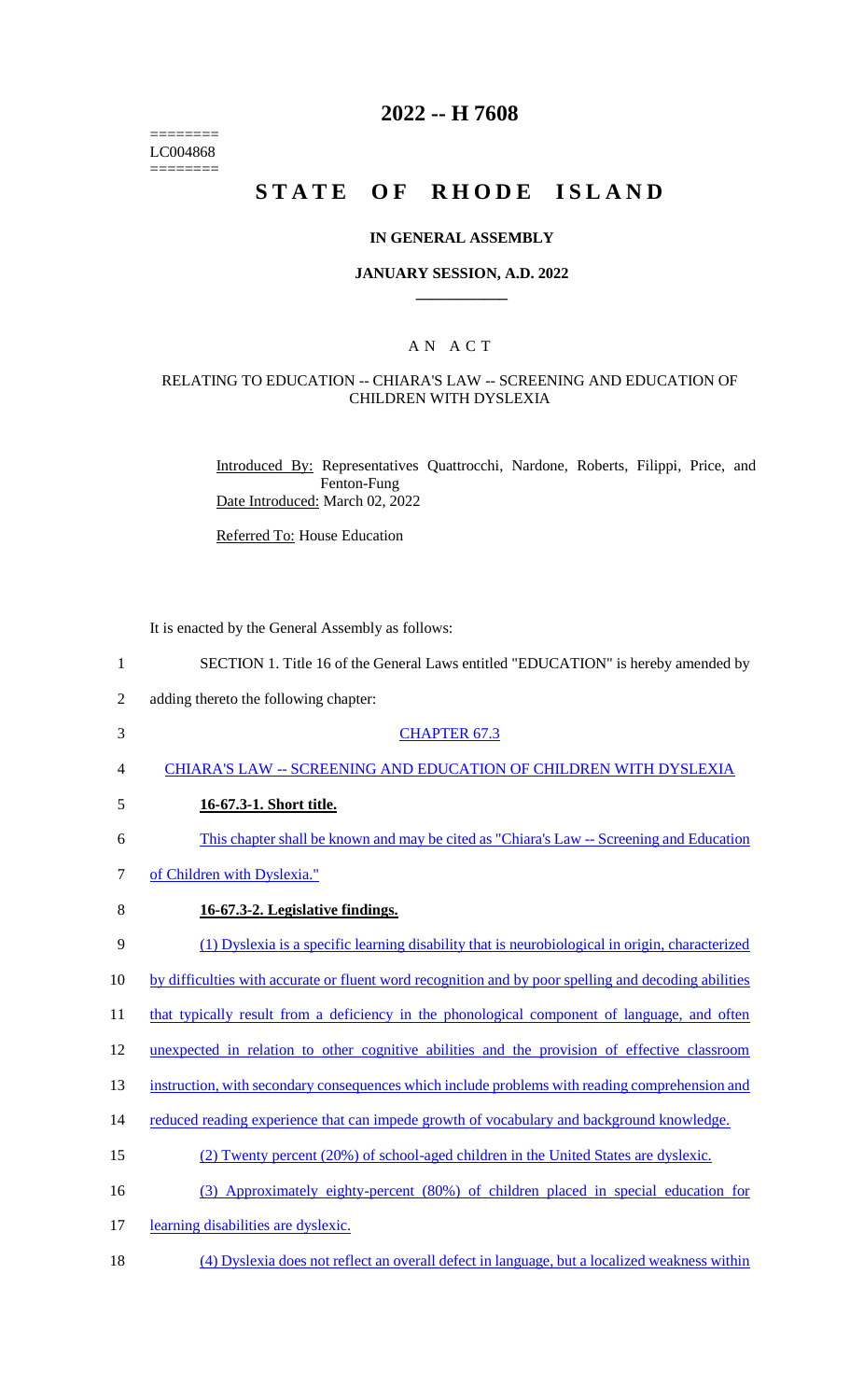- the phonologic module of the brain, where sounds of language are put together to form words or
- break words down into sounds.
- (5) Most children identified as having characteristics of dyslexia and related disorders can
- be remediated successfully by explicit, systematic, multisensory instruction in phonics and
- morphology.
- (6) Research suggests that learning to read and write in cursive benefits the development of cognitive, motor, and literacy skills.
- (7) The instruction in cursive handwriting has been associated with improved academic
- outcomes for students with learning disabilities such as dyslexia.
- (8) When intervention is delayed, it takes four (4) times as long to intervene in fourth grade
- 11 as it does in late kindergarten because of brain development and because of the increase in content
- 12 for students to learn as they grow older.
- **16-67.3-3. Screening for dyslexia and related disorders.**
- 14 (a) In addition to the provisions set forth in chapter 67 of this title, commencing in school
- calendar year 2023-2024, all students in grades kindergarten through grade four (K-4) including
- English for speakers of other languages students, enrolling in Rhode Island's public schools, shall
- be screened using the Comprehensive Test of Phonological Processing (CTOPP) for the
- 18 identification of characteristics that are associated with risk factors for dyslexia, and the related
- disorders of dyscalculia and dysgraphia, and yearly thereafter, to monitor progress. For school
- calendar years after 2023-2024, all students entering kindergarten, and all students who have not
- 21 been tested shall be tested.
- (b) The Rhode Island department of education shall ensure the screening shall be
- administered by personnel trained in and using the screening instruments and protocols which the
- 24 Rhode Island department of education shall be required to institute.
- (c) The Rhode Island department of education shall maintain records of said testing until
- 26 such time as the child ascertains the age of twenty-five (25) years.
- (d) The Rhode Island department of education shall provide a statistical analysis to the
- 28 general assembly, by way of the speaker of the house, senate president, house and senate chairs of
- 29 the respective education committees, and director of policy for dyslexia, as well as the public,
- through a webpage designated expressly for said results, as to the percentage of children, by school
- district, that are reading or have math skills below grade level, as well as how far below grade level
- the child is.
- (e) If a student is found to have the identifying characteristics for dyslexia, dyscalculia, or
- dysgraphia, the Rhode Island department of education shall immediately notify the parent(s) or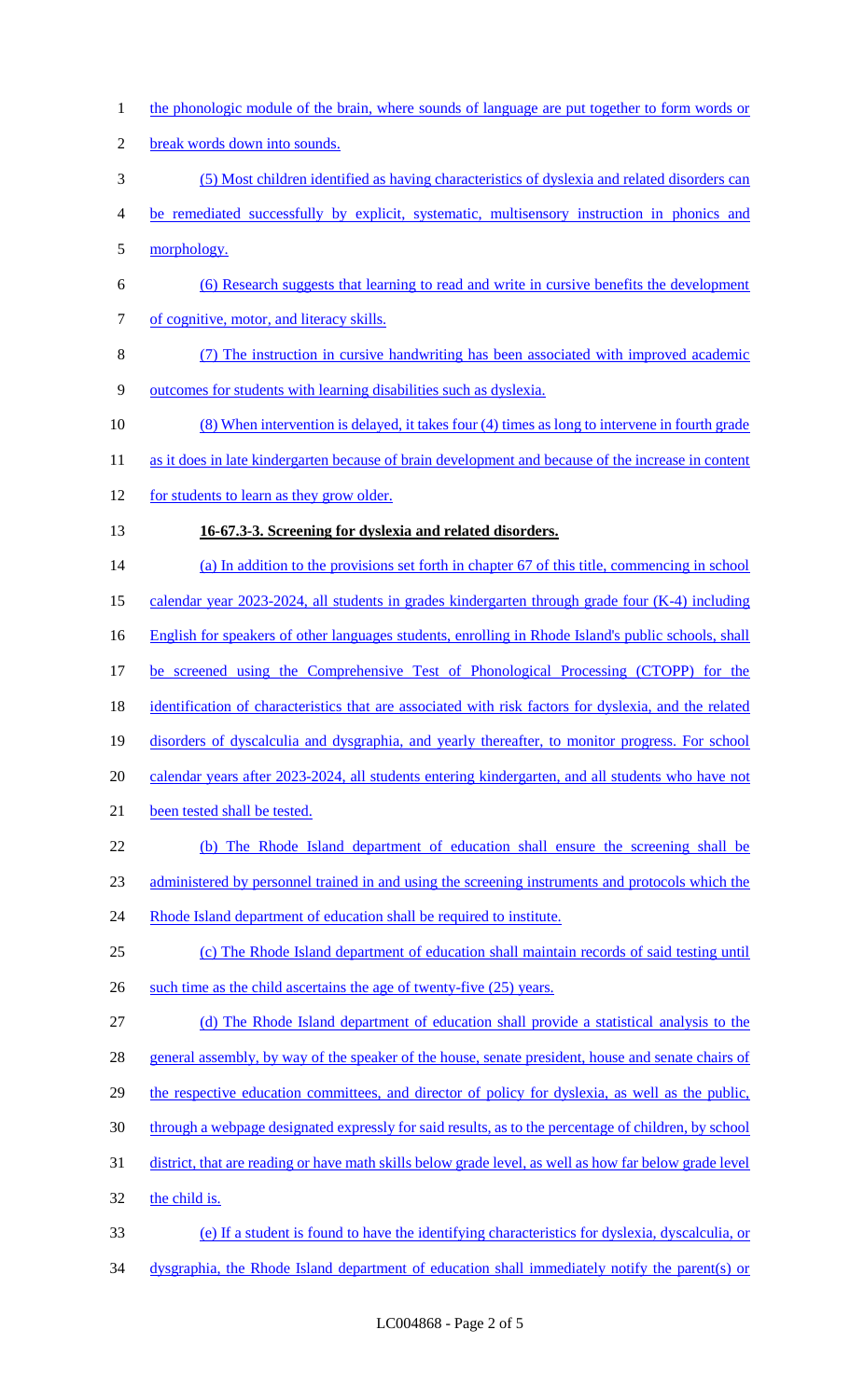guardian(s) by letter which shall state that the child has been administered the CTOPP test, has been identified as having characteristics of dyslexia, dyscalculia, or dysgraphia, that the parent(s) or guardian(s) should follow up with their pediatrician and seek a neuropsychological evaluation of the child, and that a copy of any neuropsychological testing should be provided to the child's 5 school district, as well as the Rhode Island department of education. (f) The Rhode Island department of education shall notify the school district of any child who has been identified as having characteristics of dyslexia, dyscalculia, or dysgraphia, within seven (7) days. (g) Any school district in which a child has been identified as having characteristics of dyslexia, dyscalculia, or dysgraphia shall, within seven (7) days of notification from the Rhode 11 Island department of education, meet with the parent(s) or guardian(s) of the child to discuss the implementation of a phonics based instruction for dyslexia, and an appropriate program for 13 dyscalculia or dysgraphia. 14 (h) Within seven (7) days of the school district meeting with the parent(s) or guardian(s) of said child, the school district shall implement phonics-based instruction for any child identified 16 as having characteristics of dyslexia. (i) Within seven (7) days of the school district meeting with the parent(s) or guardian(s) of 18 said child, the school district shall implement a specific, science-based instruction, for any child identified as having dysgraphia or dyscalculia. (j) The school district shall provide bi-weekly progress reports as to the child's progress to 21 the parent(s) or guardian(s), as well as the Rhode Island department of education. The progress reports shall state the reading level, math level, or in the case of dysgraphia provide writing samples, the child started at for said two (2) week period, what instruction was provided, and what 24 reading level the child ended at for said two (2) week period. (k) The school district shall meet with the parent(s) or guardian(s) of any child identified 26 as having the characteristics of dyslexia, dyscalculia, or dysgraphia within five (5) days of a request from said parent or guardian, as well as in December, March, and June to discuss the child's 28 progress, or lack thereof, as well as any plan for moving forward. If said child is identified as being eligible for summer instruction, than the school district shall also meet with the parent(s) or guardian(s) within five (5) days of the end of said summer instruction. (l) The general assembly shall allocate the necessary funds to administer this chapter annually from either the general fund, any revenue generated from truck toll proceeds, or revenue generation from lottery proceeds, to cover the costs of screening, pursuant to this chapter. **16-67.3-4. Cursive handwriting curriculum.**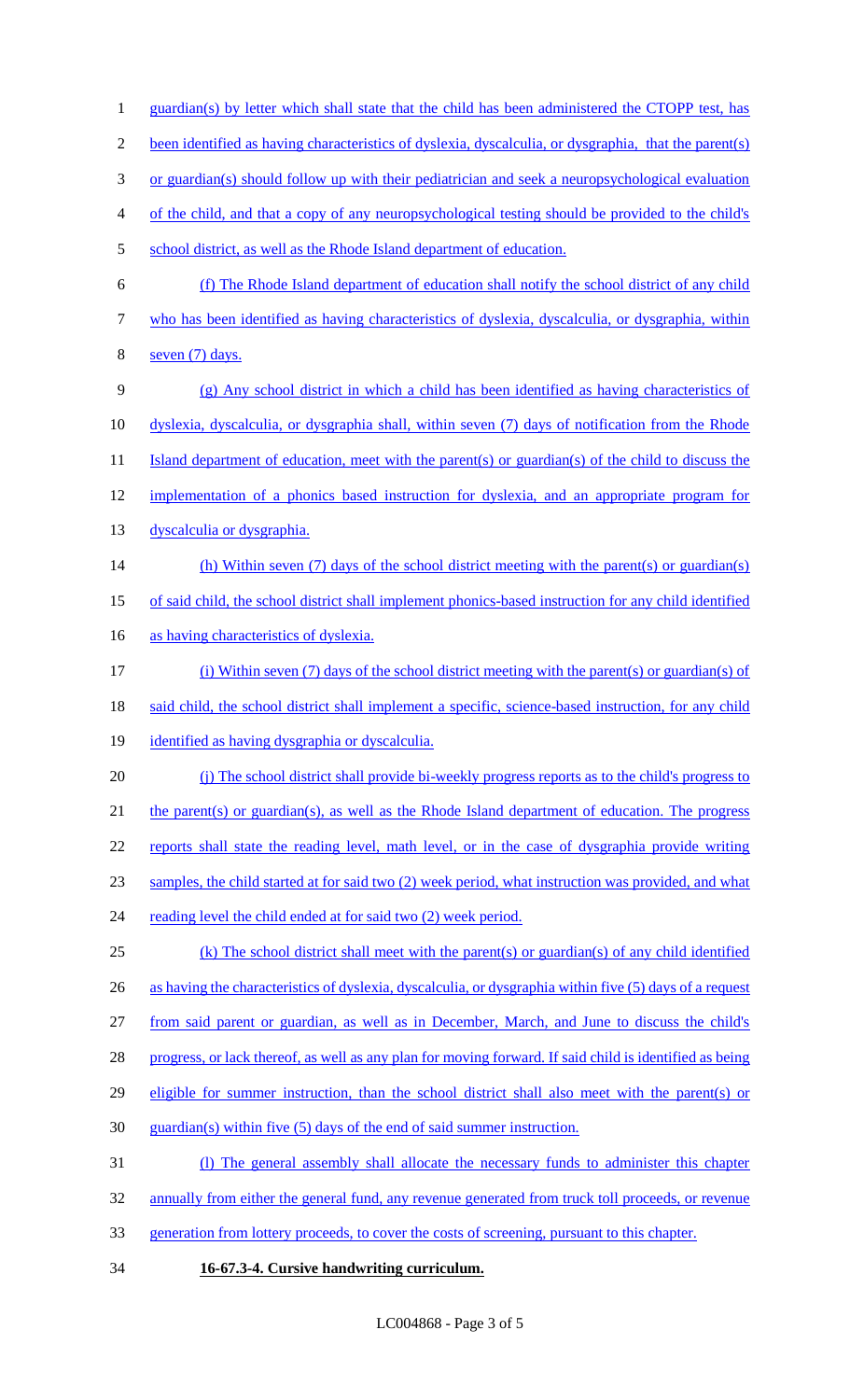- 1 (a) In addition to any other curriculum requirement pursuant to chapter 22 of title 16, the
- 2 department of elementary and secondary education shall develop and prescribe a cursive
- 3 handwriting instruction program for students attending any elementary school.
- 4 (b) The curriculum required pursuant to subsection (a) of this section shall include activities
- 5 and instructional materials that help students become proficient in reading cursive and writing in
- 6 cursive legibly by the end of the third grade.
- 7 (c) For purposes of this section "cursive handwriting" means any style of penmanship in
- 8 which some characters are written joined together in a flowing manner.
- 9 SECTION 2. This act shall take effect upon passage.

======== LC004868  $=$